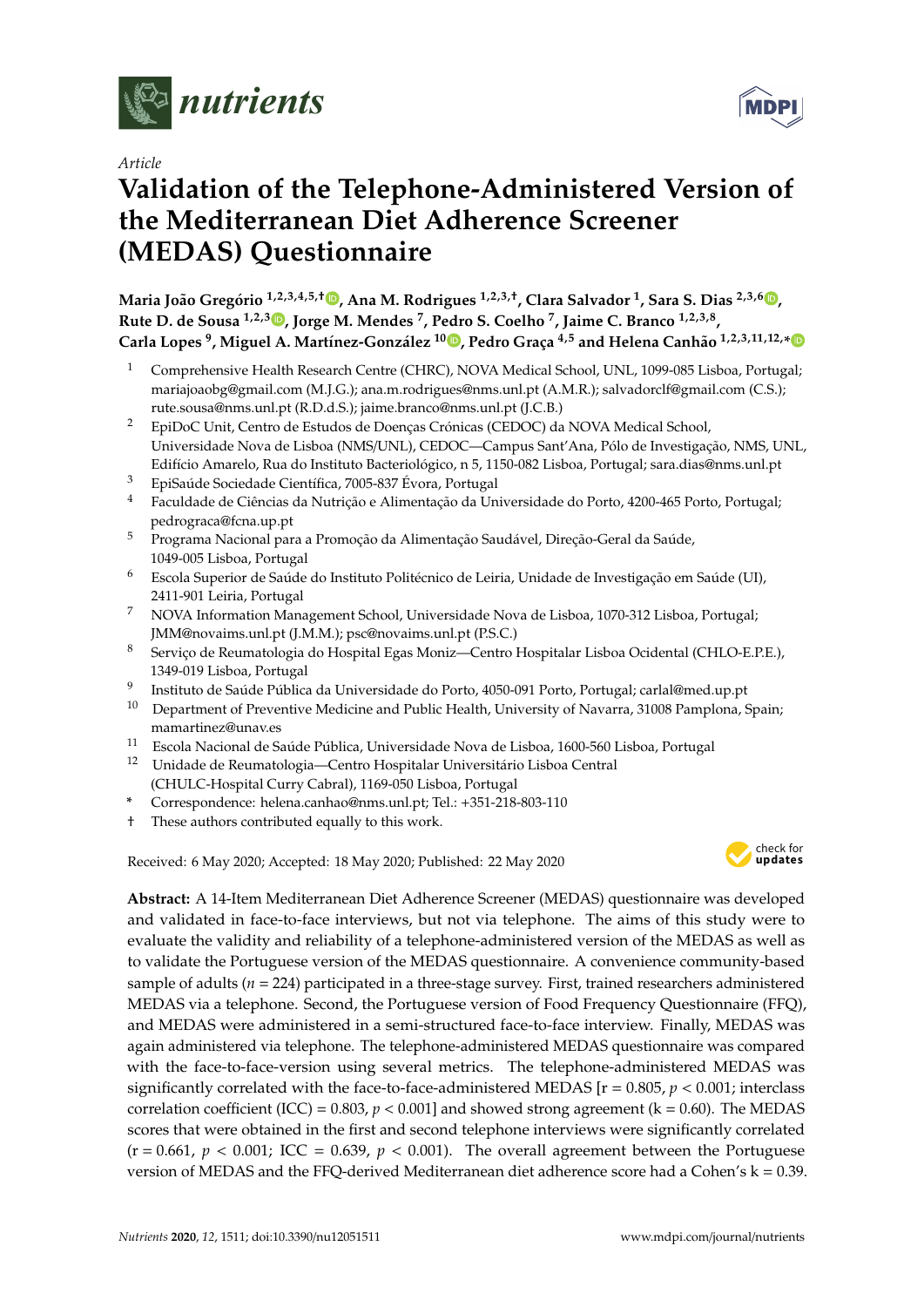The telephone-administered version of MEDAS is a valid tool for assessing the adherence to the Mediterranean diet and acquiring data for large population-based studies.

**Keywords:** Mediterranean diet; MEDAS; FFQ; telephone; nutrition; epidemiology; Portugal

#### **1. Introduction**

Food consumption assessment is one of the main challenges for nutritional epidemiology. The more closed to "gold standard" method for food consumption assessment involves multiple food diaries [\[1](#page-11-0)[,2\]](#page-11-1). The utilization of these assessment tools is expensive and time-consuming, in terms of both data collection and analysis. Diet quality indices have been proposed as alternative tools that can be used to assess population dietary habits, and several such indices have been previously validated [\[3](#page-11-2)[–8\]](#page-11-3).

One of the most relevant diet indices is focused on adherence to a Mediterranean diet, as this diet is considered to be one of the healthier dietary patterns. The Mediterranean diet has been associated with several health outcomes, namely showing risk reduction on cardiovascular disease in high-risk individuals [\[9\]](#page-11-4). The evidence regarding the health benefits of the Mediterranean diet is consistent [\[9](#page-11-4)[,10\]](#page-11-5). Thus, the assessment of adherence to this dietary pattern might be useful for health and medical research. The Mediterranean Diet Adherence Screener (MEDAS) is a questionnaire that is composed of 14 items that probe compliance with this dietary pattern [\[11](#page-11-6)[,12\]](#page-11-7). This dietary quality index, which is administered in a face-to-face interview, was validated for the Spanish population [\[11\]](#page-11-6), and more recently in other countries, such as Germany [\[13,](#page-11-8)[14\]](#page-11-9). However, MEDAS questionnaire was not yet validated for the Portuguese population. Portugal as country where Mediterranean diet was nominated World's Intangible Cultural Heritage by UNESCO and where this dietary pattern should be preserved, need to have validated tools to assess population adherence to Mediterranean diet.

For use in epidemiology studies and public health initiatives, the administration of dietary recall tools via new methods, such as telephone interviews and web-based interviews, might be valid alternatives, as these data collection methods are less expensive and time-consuming than face-to-face interviews. Indeed, studies have confirmed that, for certain dietary recall analyses, telephone interview methods are effective and valid and the results are similar to those obtained with face-to-face interviews [\[15\]](#page-11-10).

Based on this information, the aims of this study were to evaluate the validity and reliability of a telephone-administered version of the MEDAS, as well as to validate the Portuguese version of the MEDAS questionnaire.

## **2. Materials and Methods**

#### *2.1. Study Design and Population*

For this study, we used a convenience population sample from the urban center of Lisbon. The final analysis included 224 individuals that were recruited from two different settings: (a) primary healthcare centers and (b) NOVA Medical School. The sample size was calculated based on the mean difference between the Mediterranean diet adherence score that was obtained by the MEDAS questionnaire and the Mediterranean diet adherence score obtained by the Food Frequency Questionnaire (FFQ; MEDAS score:  $8.68 \pm 1.90$  vs. FFQ score:  $8.43 \pm 1.73$ ), as described in the validation study for the MEDAS questionnaire for the Spanish population [\[11\]](#page-11-6). A sample size of 286 was estimated in order to ensure a statistical power of 80% (β = 0.2) and a significance level of 0.05 ( $\alpha$  = 5%). For the recruitment phase, we increased the sample size by 50% to account for the estimated drop-out rate. The sample was also stratified by sex and age group to have a sample that represents the characteristics of the adult Portuguese population. The number of participants in each group was proportional to the real distribution of the population, based on data from the CENSUS 2011. Figure [1](#page-2-0) describes the flowchart of this study.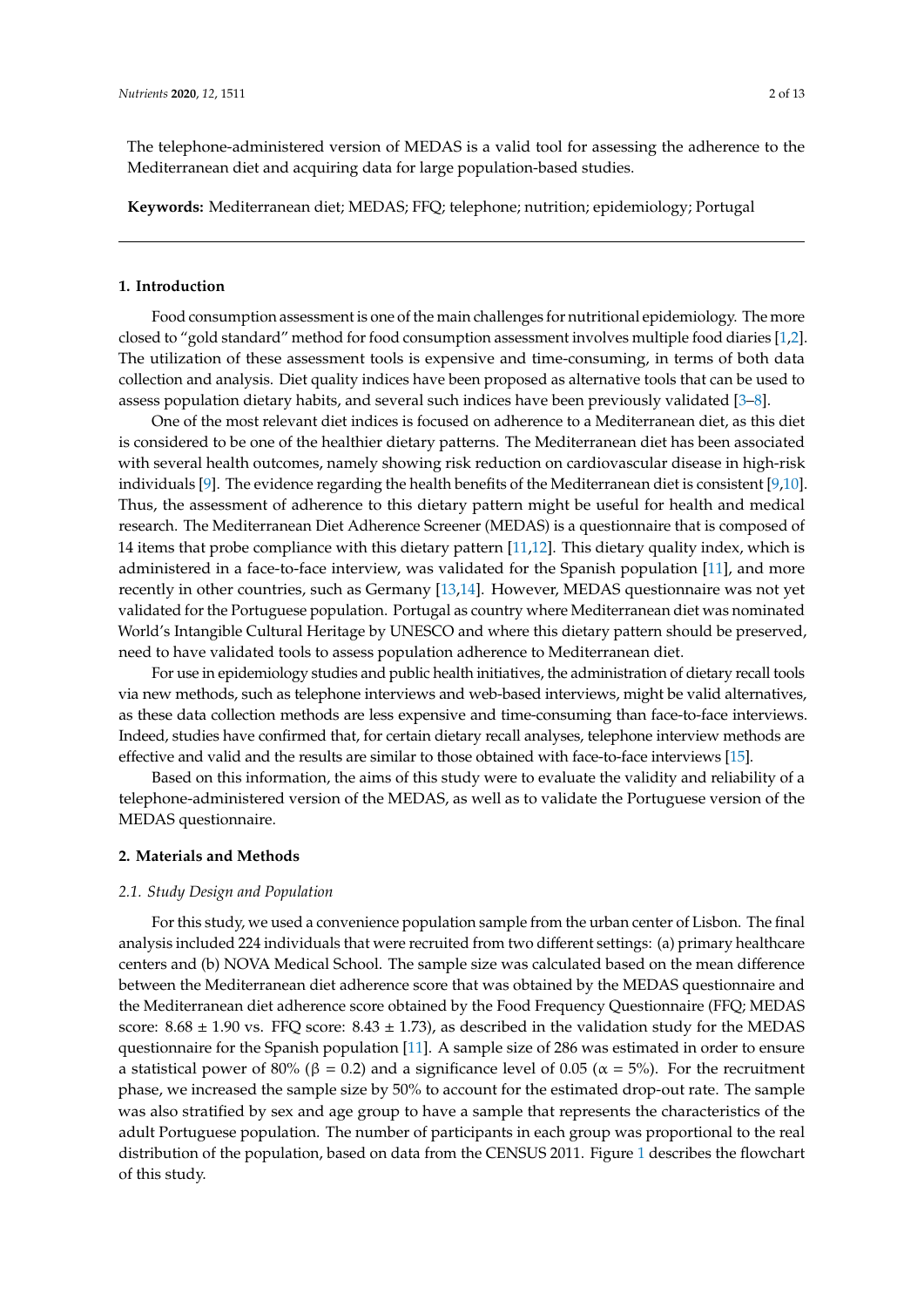<span id="page-2-0"></span>

**Figure 1.** Flowchart of the validation study of a telephone-administered version of the **Figure 1.** Flowchart of the validation study of a telephone-administered version of the Mediterranean Diet Adherence Screener (MEDAS) questionnaire in the adult Portuguese population.

The individuals who agreed to participate provided written informed consent. The inclusion The individuals who agreed to participate provided written informed consent. The inclusion<br>criteria were the explicit agreement to participate in the study and age of at least 18 years. exclusion criteria were the inability to answer the questionnaire due to the absence of phone contact, The exclusion criteria were the inability to answer the questionnaire due to the absence of phone contact, language barriers, or cognitive impairment. During the recruitment phase, a structured questionnaire language barriers, or cognitive impairment. During the recruitment phase, a structured questionnaire<br>that queried sociodemographic data (age, sex, years of education, income, household composition, professional status, and marital status) was administered. The participants were informed that they would receive a phone call from the research team for an interview. After recruitment, the participants were contacted by phone after approximately seven days. professional status, and marital status) was administered. The participants were informed that they<br>would receive a phone call from the research team for an interview. After recruitment, the participants<br>were contacted by

This study included three stages. Stage 1 involved a phone call interview for the administration of the MEDAS questionnaire. Stage 2 involved a face-to-face interview for MEDAS questionnaire and the FFQ, and Stage 3 involved a phone call interview for repeat administration with the MEDAS questionnaire. The participants who completed the first phone call interview were invited to return the primary healthcare setting/NOVA Medical School for the administration of the questionnaire via a face-to-face interview. The participants who attended this face-to-face interview were informed that they would be contacted again by phone to for a repeat application of the MEDAS questionnaire to test the reliability of the data (correlation of test and retest). The new contact occurred approximately 15 days after the face-to-face interview. The number of days between the recalls varied per participant; however, to ensure that all of the questionnaires reflect the same reference period, the dietary data collection was carried out during a period of four weeks. Moreover, the length of time between the different stages of data collection was also defined in order to reduce the influence of participants' memory bias during the different interviews. This study included three stages. Stage 1 involved a phone call interview for the administration<br>of the MEDAS questionnaire. Stage 2 involved a face-to-face interview for MEDAS questionnaire<br>and the FFQ, and Stage 3 involv however, to ensure that all of the questionnaires reflect the same reference period, the dietary data<br>collection was carried out during a period of four weeks. Moreover, the length of time between the<br>different stages of d

For phone calls, the interviewers were trained to administer the MEDAS questionnaire in a standardized way. After a maximum of six phone call attempts on different dates, a telephone was made for the interview. During Stage 2, the FFQ was administered by trained nutritionists. Participants who failed to complete at least two stages of this study were excluded from the analyses. For phone calls, the interviewers were trained to administer the MEDAS questionnaire in a standardized way. After a maximum of six phone call attempts on different dates, a telephone appointment was made for the interview.

#### *2.2. Dietary Assessment*

Adherence to a Mediterranean diet was assessed while using the MEDAS questionnaire from the PREDIMED study [\[11](#page-11-6)[,12\]](#page-11-7). The English version of the MEDAS questionnaire was translated into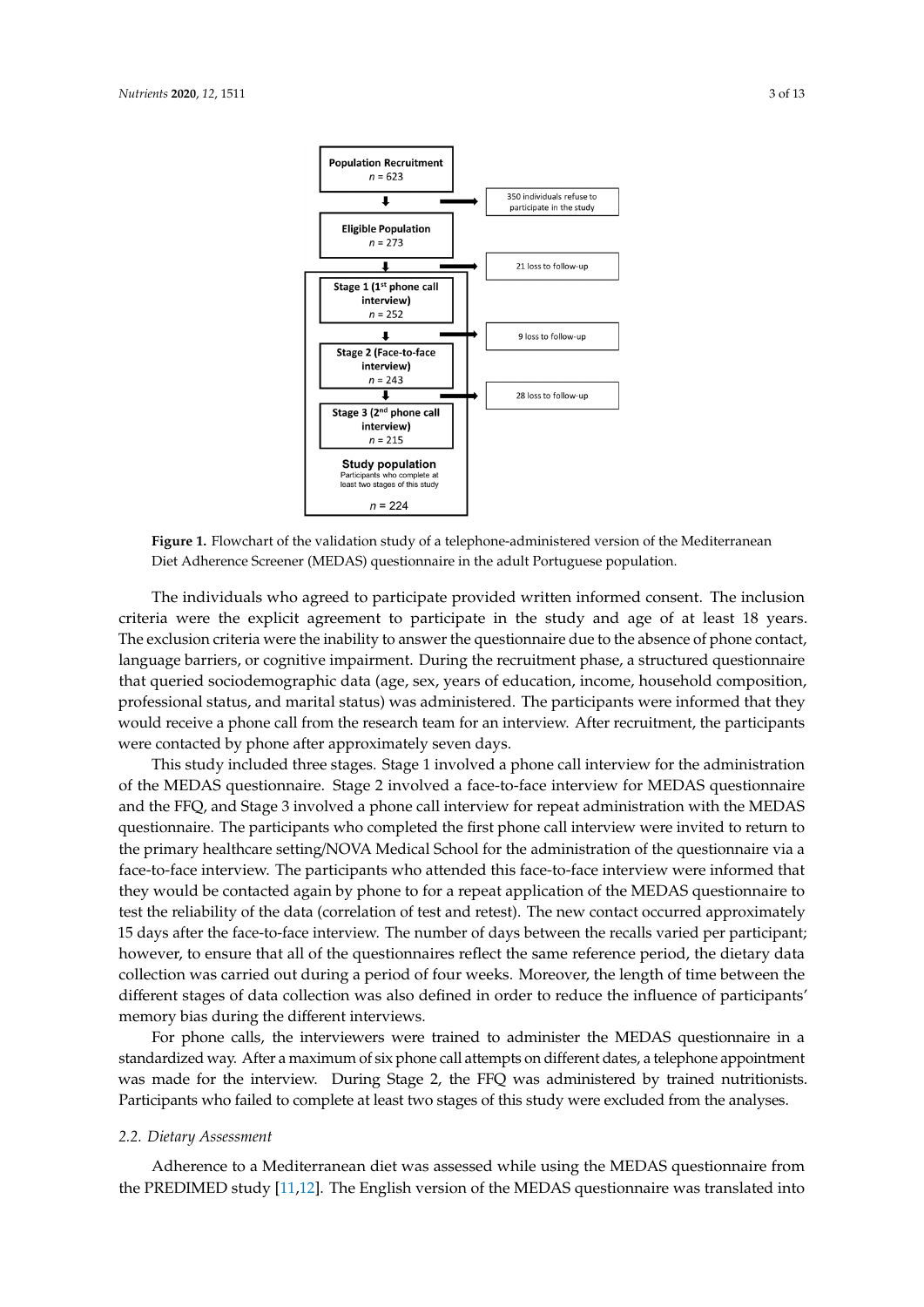<span id="page-3-1"></span>Portuguese while using the "forward-backward" procedure. This questionnaire is comprised of 14 questions related to food intake habits and frequency of consumption of foods that are typical and non-typical of the Mediterranean diet. Responses that were favorable to the adoption of the Mediterranean diet were scored as 1 point, while responses that were unfavorable were scored as 0. The final score ranged between 1 and 14, and a MEDAS score greater than 9 indicates high adherence to the Mediterranean diet [\[11,](#page-11-6)[12\]](#page-11-7). We used the data from the MEDAS administered via face-to-face interviews in Stage 2 as the reference for validation of the telephone-administered interview.

The semi-quantitative FFQ was also administered to all participants in this study during Stage 2 via a face-to-face interview. This FFQ was previously developed and validated for the Portuguese population by researchers from the Institute of Public Health, University of Porto [\[16](#page-11-11)[,17\]](#page-11-12), and it is composed by 82 food items, including nine categories of frequency responses, ranging from "never" to "six or more times per day". Food quantification and portion-size estimation were based on a food photography manual and on household measures. Nutrient intake data were obtained with the software Food Processor Plus based on values from the US Department of Agriculture and from the composition of typical Portuguese foods that were included in this software. Data regarding food intake obtained by the FFQ were grouped and recodified according to each item of the MEDAS (Table [1\)](#page-3-0). Furthermore, the dietary assessment data from the MEDAS were validated via comparison with the data that were obtained from the FFQ.

<span id="page-3-0"></span>

| <b>MEDAS</b> Question                                                                                                                                                  | Criteria to Obtain 1 Point According to FFQ Data                                                                                                                                            |  |  |  |
|------------------------------------------------------------------------------------------------------------------------------------------------------------------------|---------------------------------------------------------------------------------------------------------------------------------------------------------------------------------------------|--|--|--|
| 1. Do you use olive oil as the principal source of fat<br>for cooking?                                                                                                 | 1 point given: if the quantity of olive oil consumed was<br>higher than the quantity of other vegetable oils, margarine,<br>and butter                                                      |  |  |  |
| 2. How much olive oil do you consume per day<br>(including that used in frying, salads, meals eaten away<br>from home, etc.)?                                          | 1 point given: if the quantity of olive oil consumed<br>was $>54$ g                                                                                                                         |  |  |  |
| 3. How many servings of vegetables do you consume per                                                                                                                  | 1 point given: if the mean frequency of consumption of all                                                                                                                                  |  |  |  |
| day?                                                                                                                                                                   | vegetables included in FFQ was $\geq$ 2-3 portions per day                                                                                                                                  |  |  |  |
| 4. How many pieces of fruit (including fresh-squeezed                                                                                                                  | 1 point given: if the mean frequency of consumption of all                                                                                                                                  |  |  |  |
| juice) do you consume per day?                                                                                                                                         | fruit included in FFQ was $\geq$ 2-3 portions per day                                                                                                                                       |  |  |  |
| 5. How many servings of red meat, hamburger, or                                                                                                                        | 1 point given: if the quantity of beef, veal, pork, lamb, and                                                                                                                               |  |  |  |
| sausages do you consume per day?                                                                                                                                       | hamburgers consumed was <100 g                                                                                                                                                              |  |  |  |
| 6. How many servings (12 g) of butter, margarine, or                                                                                                                   | 1 point given: if the quantity of butter and margarine                                                                                                                                      |  |  |  |
| cream do you consume per day?                                                                                                                                          | consumed was <12 g per day                                                                                                                                                                  |  |  |  |
| 7. How many carbonated and/or sugar-sweetened                                                                                                                          | 1 point given: if the mean frequency of sugar-sweetened                                                                                                                                     |  |  |  |
| beverages do you consume per day?                                                                                                                                      | beverages was <1 portion per day                                                                                                                                                            |  |  |  |
| 8. Do you drink wine? How much do you consume                                                                                                                          | 1 point given: if the frequency of wine consumption was <1                                                                                                                                  |  |  |  |
| per week?                                                                                                                                                              | portion per day                                                                                                                                                                             |  |  |  |
| 9. How many servings of pulses do you consume                                                                                                                          | 1 point given: if the frequency of pulses consumption was                                                                                                                                   |  |  |  |
| per week?                                                                                                                                                              | $\geq$ 3-4 portions per week                                                                                                                                                                |  |  |  |
| 10. How many servings of fish/seafood do you consume                                                                                                                   | 1 point given: if the mean frequency of consumption of all                                                                                                                                  |  |  |  |
| per week?                                                                                                                                                              | fish and seafood items of FFQ was $\geq$ 2-3 portions per day                                                                                                                               |  |  |  |
| 11. How many times do you consume commercial (not                                                                                                                      | 1 point given: if the mean frequency of all pastry items of                                                                                                                                 |  |  |  |
| homemade) pastry such as cookies or cake per week?                                                                                                                     | FFQ was $\geq$ 2-3 portions per day                                                                                                                                                         |  |  |  |
| 12. How many times do you consume nuts per week?                                                                                                                       | 1 point given: if the frequency of consumption of all nuts of<br>FFQ was $\geq$ 2-3 portions per week                                                                                       |  |  |  |
| 13. Do you prefer to eat chicken, turkey, or rabbit instead<br>of beef, pork, hamburgers, or sausages?                                                                 | 1 point given: if the quantity of white meat consumed in<br>grams per day (poultry, chicken, rabbit) is higher than the<br>quantity of red meat (beef, veal, pork, lamb,<br>processed meat) |  |  |  |
| 14. How many times per week do you consume boiled<br>vegetables, pasta, rice, or other dishes with a sauce of<br>tomato, garlic, onion, or leeks sautéed in olive oil? | 1 point given: if the frequency of consumption of tomato,<br>onion, and olive oil was $\geq 2$ week                                                                                         |  |  |  |

**Table 1.** MEDAS questions and criteria obtained from Food Frequency Questionnaire (FFQ) data.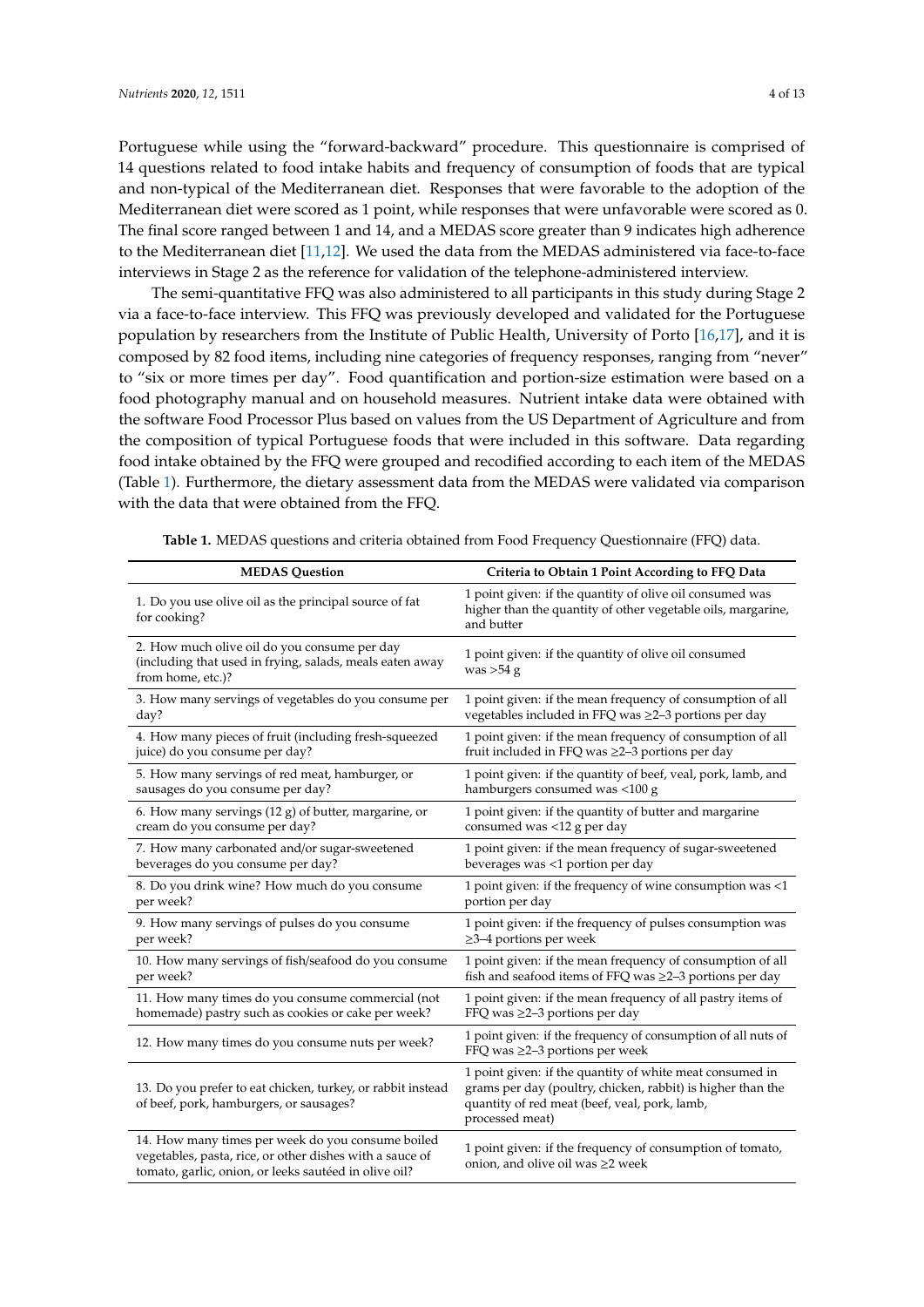#### *2.3. Statistical Analysis*

Data were assessed via descriptive statistics, including absolute frequencies and percentages for categorical variables and mean and standard deviation (SD) for quantitative variables. We first assessed the agreement between the MEDAS questionnaire in the Portuguese adult population and the FFQ. Kappa (k) statistics were used to determine the agreement between the responses that were obtained for each of the 14 items derived from the MEDAS and from the FFQ. For validation, k values > 0.4 indicated significance [\[18\]](#page-11-13). Moreover, the Pearson correlation coefficient and the interclass correlation coefficient (ICC) were calculated in order to analyze the relationship between the scores of the two methods. Additionally, a multivariate linear regression was performed to analyze the association between MEDAS items and the consumption of food groups and nutrients that may be integral characteristics of the Mediterranean diet. Food and nutrient intake recorded on the FFQ was analyzed according to the quintile distribution of MEDAS score administered via face-to-face interview.

We examined the agreement between two repeated measures to evaluate the reproducibility of the MEDAS questionnaire. An analysis of the test-retest was performed using generalized linear models for continuous variables and logistic regression, adjusted for age, sex, and educational level, for categorical variables to measure associations between MEDAS scores obtained by telephone interview in Stage 1 and the MEDAS scores obtained by telephone interview in Stage 3. The same statistical analyses were used to evaluate the association between MEDAS performed by telephone interview in Stage 1 and by MEDAS performed by face-to-face interview for the validation of the telephone-administered method. All of the statistical analyses were performed while using STATA IC version 15 (StataCorp, 2017, Stata Statistical Software: Release 15. College Station, TX: StataCorp LLC).

#### *2.4. Ethical Procedures and Personal Protection*

This study was reviewed and approved by the National Committee for Data Protection and by NOVA Medical School Ethics Committee (n. 31/2016/CEFCM). All of the participants provided informed consent in accordance with the principles that were established by the Helsinki Declaration revised in 2013 in Fortaleza [\[19\]](#page-11-14).

# **3. Results**

We enrolled 273 Portuguese adults for this study (Figure [1\)](#page-2-0). Table [2](#page-5-0) describes the socioeconomic and demographic characteristics of this group. No significantly differences were found in the Mediterranean diet adherence according to socioeconomic characteristics, namely according to educational level, household income, and employment status. The association between the Mediterranean diet adherence score obtained from the FFQ and that obtained from the MEDAS questionnaires were calculated, and absolute agreement of individual component scoring between the MEDAS and the FFQ was determined while using k statistics. A fair agreement  $(0.21 \le k \le 0.40)$  was detected for 64.2% of the questionnaire items, while a moderate agreement was detected for 14.3% of the items. Additionally, good and excellent agreement was detected for 14.3 and 7.1% of the questionnaire items, respectively. Higher agreement was detected for "dink wine"  $(k = 0.84)$ , "nut consumption"  $(k = 0.65)$ , and "sugar-sweetened beverages"  $(k = 0.63)$ . A lower agreement was observed for "butter, margarine, or cream consumption" ( $k = 0.11$ ), "olive oil as a principal source of fat" ( $k = 0.25$ ), "quantity of olive oil" ( $k = 0.23$ ), and "consumption of foods sautéed in olive oil" ( $k = 0.09$ ) (Table [3\)](#page-6-0). In general, the MEDAS questionnaire score indicated a greater adherence to the Mediterranean diet than did the FFQ (7.29 ± 2.15 vs. 7.16 ± 1.85, *p* < 0.0001, respectively).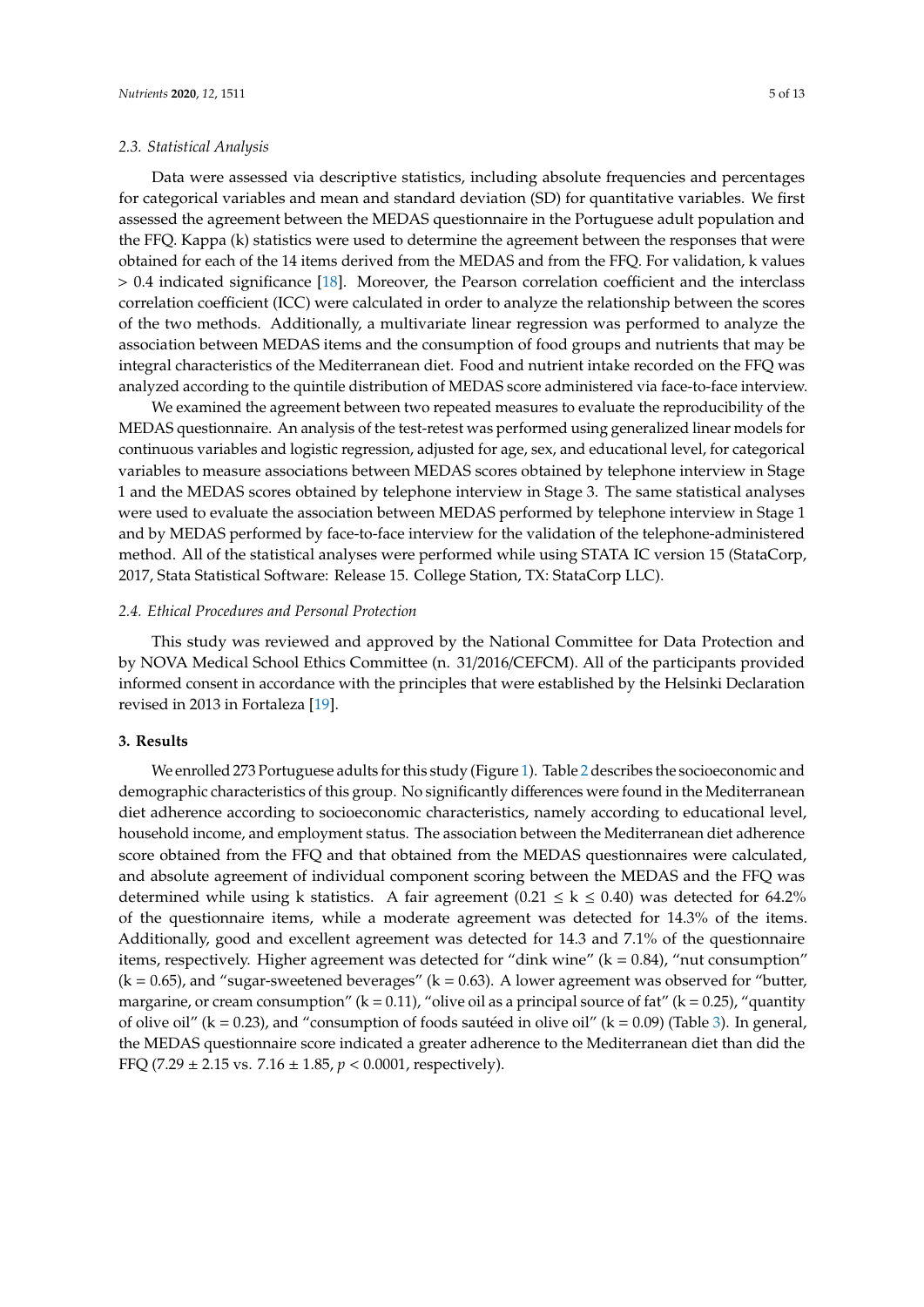<span id="page-5-0"></span>

| Variables                | Participants       |               |  |
|--------------------------|--------------------|---------------|--|
|                          | $n\left(\%\right)$ | 95% CI        |  |
| Age group                |                    |               |  |
| 18-29 years              | 37(16.5)           | $12.2 - 22.0$ |  |
| 30-49 years              | 38 (17.0)          | $12.6 - 22.5$ |  |
| $30 - 49$ years          | 36 (16.1)          | 11.8–21.5     |  |
| 50-59 years              | 49 (21.9)          | $16.9 - 27.8$ |  |
| $60-69$ years            | 29 (12.9)          | $9.1 - 18.0$  |  |
| 70 years or more         | 35(15.6)           | 11.4-21.0     |  |
| Sex                      |                    |               |  |
| Female                   | 129 (57.6)         | 51.0-63.9     |  |
| Male                     | 95 (42.4)          | $36.1 - 49.0$ |  |
| <b>Educational level</b> |                    |               |  |
| >12 years                | 92 (43.2)          | $36.7 - 50.0$ |  |
| $10-12$ years            | 74 (34.7)          | 28.6-41.4     |  |
| 5-9 years                | 16(7.5)            | $4.6 - 11.9$  |  |
| $0 - 4$ years            | 31 (14.6)          | $10.4 - 20.0$ |  |
| Marital status           |                    |               |  |
| Single                   | 57(25.4)           | $20.1 - 31.6$ |  |
| Married                  | 109 (48.7)         | $42.1 - 55.2$ |  |
| Divorced                 | 24 (10.7)          | $7.3 - 15.5$  |  |
| Widow                    | 22(9.8)            | $6.5 - 14.5$  |  |
| Consensual union         | 12(5.4)            | $3.1 - 9.2$   |  |
| Household income         |                    |               |  |
| $<$ 500€                 | 8 (4.4)            | $2.2 - 8.6$   |  |
| 500-999€                 | 43 (23.8)          | $18.1 - 30.5$ |  |
| 1000–1499€               | 49 (27.1)          | 21.1–34.0     |  |
| 1500–1999€               | 22(12.2)           | $8.1 - 17.8$  |  |
| 2000-2499€               | 15(8.3)            | $5.0 - 13.3$  |  |
| >2500€                   | 44 (24.3)          | 18.6-31.1     |  |
| Household composition    |                    |               |  |
| 1 person                 | 31(13.9)           | $9.9 - 19.1$  |  |
| 2 people                 | 72 (32.3)          | 26.4-38.7     |  |
| 3 people                 | 61(27.4)           | 21.9-33.6     |  |
| $\geq$ 4 people          | 59 (26.5)          | $21.1 - 32.7$ |  |
| Employment status        |                    |               |  |
| Student                  | 26(11.7)           | $8.0 - 16.6$  |  |
| Employed                 | 123 (55.2)         | $48.5 - 61.6$ |  |
| Unemployed               | 20(9.0)            | $5.8 - 13.5$  |  |
| Retired                  | 48 (21.5)          | 16.6-27.4     |  |
| Other                    | 6(2.7)             | $1.2 - 5.9$   |  |

**Table 2.** Study participants' socioeconomic characteristics.

Sample size is not constant due to missing data: Age (*n* = 224); Sex (*n* = 224); Educational level (*n* = 224); Marital status (*n* = 224); Household income (*n* = 181); Household composition (*n* = 223); Employment status (*n* = 223).

The relative and absolute agreements between the MEDAS questionnaire administered via face-to-face interview and the FFQ-derived Mediterranean diet adherence score were significant  $(r = 0.641, p < 0.0001;$  ICC =  $0.634, p < 0.0001;$  k =  $0.3995\%$  CI 0.27–0.51). We also analyzed the food and nutrient intake recorded on the FFQ according to the quintile distribution of MEDAS. All of the associations between MEDAS score and food and nutrient intake recorded on the FFQ were as expected. The consumption of fruits, vegetables, olive oil, fish, and nuts increased with higher MEDAS scores. On the other hand, the consumption of sugar-sweetened beverages and red meat and sausages decreased as the MEDAS score increased. Regarding nutrient intakes, the intake of fiber, vitamin C, vitamin E, folic acid, and omega-3 and -6 fatty acids increased with higher MEDAS scores (Table [4\)](#page-7-0).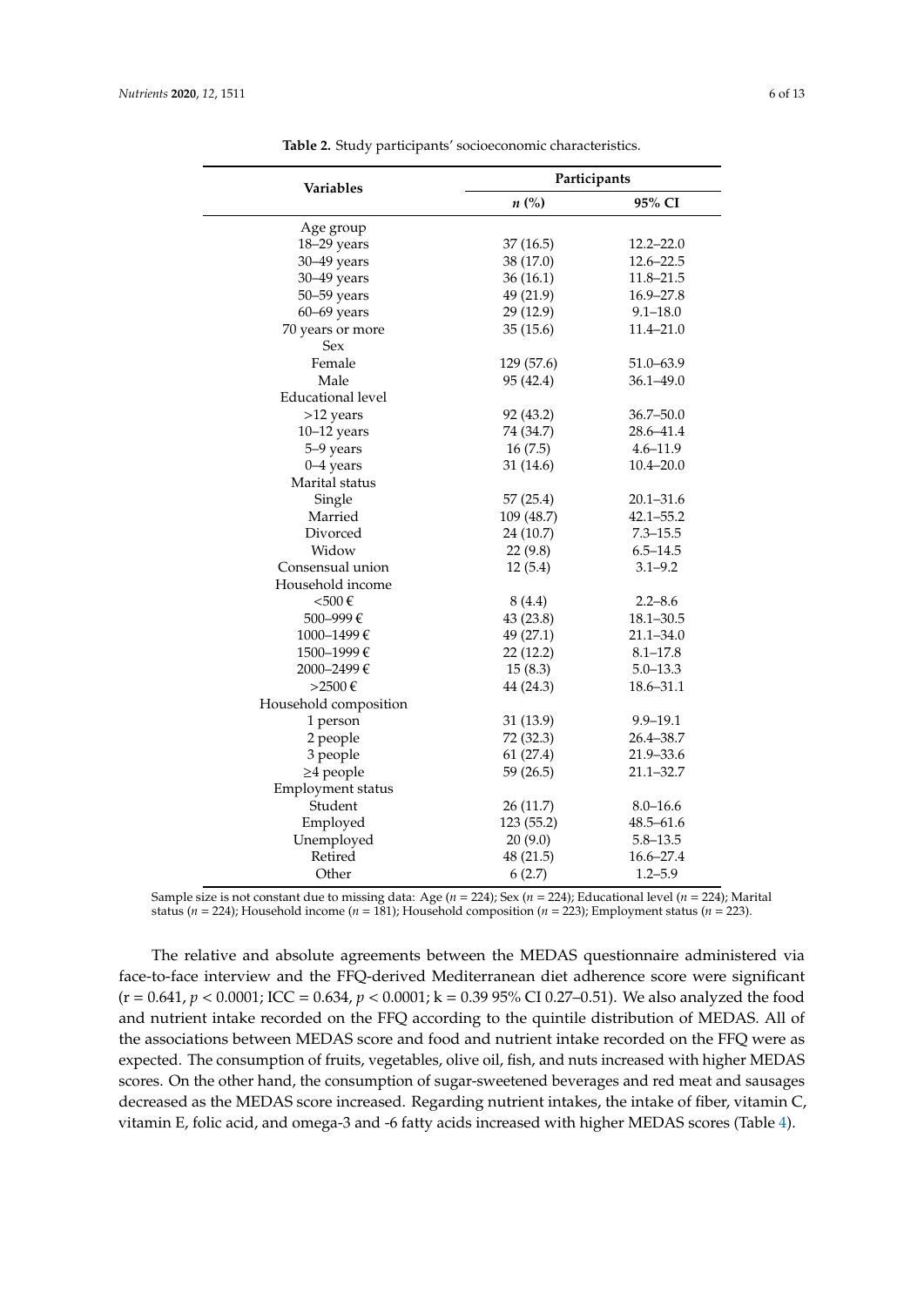<span id="page-6-0"></span>

| <b>MEDAS</b> Questions <sup>1</sup>        | <b>MEDAS</b> Performed<br>Face-to-Face $\frac{6}{6}$ ) <sup>2</sup> | FFQ $\left(\frac{9}{6}\right)^3$ | $\bf k$ | 95% CI <sup>4</sup> |
|--------------------------------------------|---------------------------------------------------------------------|----------------------------------|---------|---------------------|
| $\mathbf{1}$                               | 216 (96.4)                                                          | 211 (94.2)                       | 0.25    | $-0.01; 0.51$       |
| 2                                          | 68 (30.4)                                                           | 15(6.7)                          | 0.23    | 0.11; 0.34          |
| 3                                          | 91 (40.6)                                                           | 46(20.5)                         | 0.27    | 0.15; 0.39          |
| 4                                          | 74 (33.0)                                                           | 43(19.2)                         | 0.33    | 0.21; 0.46          |
| 5                                          | 151 (67.4)                                                          | 195 (87.1)                       | 0.33    | 0.20; 0.45          |
| 6                                          | 103(46.0)                                                           | 208 (92.9)                       | 0.11    | 0.05; 0.17          |
| 7                                          | 184 (82.1)                                                          | 189 (84.4)                       | 0.63    | 0.50; 0.77          |
| 8                                          | 45(20.1)                                                            | 40 (17.9)                        | 0.84    | 0.75; 0.93          |
| 9                                          | 65(29.0)                                                            | 64 (28.6)                        | 0.58    | 0.47;0.70           |
| 10                                         | 135(60.3)                                                           | 156(69.6)                        | 0.31    | 0.18; 0.44          |
| 11                                         | 76 (33.9)                                                           | 67(29.9)                         | 0.40    | 0.27; 0.52          |
| 12                                         | 71 (31.7)                                                           | 80 (35.7)                        | 0.65    | 0.55; 0.76          |
| 13                                         | 165(73.7)                                                           | 147(65.6)                        | 0.48    | 0.35; 0.60          |
| 14                                         | 188 (83.9)                                                          | 143 (63.8)                       | 0.09    | $-0.03; 0.21$       |
| Adherence to Mediterranean<br>diet (Score) | 108 (48.2)                                                          | 102(45.5)                        | 0.39    | 0.27; 0.51          |

**Table 3.** Agreement between MEDAS and FFQ data.

<sup>1</sup> The list of MEDAS questions can be found in Table [1.](#page-3-0) <sup>2</sup> Percentage of participants scoring 1 on the MEDAS. <sup>3</sup> Percentage of participants scoring 1 on the FFQ. <sup>4</sup> 95% CI of k. *n* = 224.

The MEDAS scores that were obtained at different time points were mainly concordant. Relative and absolute agreements between MEDAS scores obtained via face-to-face interviews and those obtained by telephone (r = 0.805, *p* < 0.0001; ICC = 0.803, *p* < 0.0001; k = 0.597 95% CI 0.492–0.702) and between MEDAS scores that were obtained by telephone in Stage 1 and those obtained by telephone in Stage 3 (r = 0.661, *p* < 0.0001; ICC = 0.639, *p* < 0.0001; k = 0.572, 95% CI 0.461–0.683) were also significant. General linear models and logistic regression were also used to assess the association between the answers obtained through the face-to-face MEDAS questionnaire and the MEDAS questionnaire administered by telephone and between the MEDAS questionnaire administered by telephone in Stage 1 and that administered in Stage 3. We did not find any significant differences in the majority of the MEDAS questionnaire items between the three measurements (Table [5\)](#page-8-0).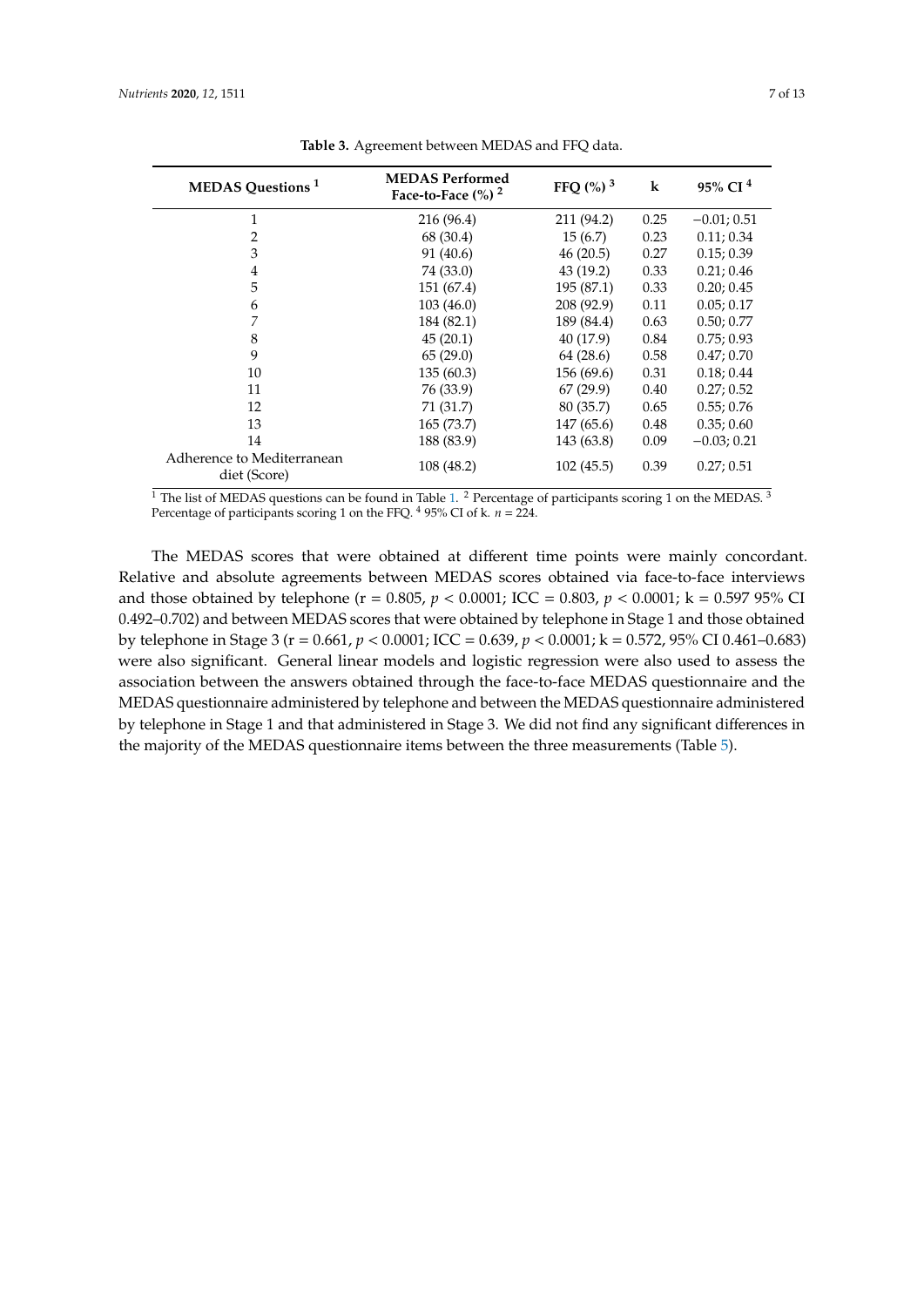|                               | 1st Quintile        | 2nd Quintile           | 3rd Quintile        | 4th Quintile         | 5th Quintile        | $p$ -Linear Trend |
|-------------------------------|---------------------|------------------------|---------------------|----------------------|---------------------|-------------------|
| Foods                         |                     |                        |                     |                      |                     |                   |
| Fruits $(g)$                  | 251.0 (169.3–332.8) | 262.8 (215.9–309.7)    | 314.6 (253.1–376.2) | 321.4 (265.7–377.1)  | 383.5 (339.1–427.9) | < 0.001           |
| Vegetables (g)                | 128.9 (69.1–188.7)  | 181.0 (146.7–215.3)    | 205.0 (160.0-250.1) | 288.2 (247.4–328.9)  | 292.1 (259.6–324.6) | < 0.001           |
| Olive oil $(g)$               | $14.9(7.3-22.5)$    | $24.1(19.7-28.4)$      | $21.2(15.4 - 26.8)$ | $25.1(19.9-30.3)$    | $26.6(22.5 - 30.7)$ | 0.09              |
| Fish $(g)$                    | $60.2(39.8-80.6)$   | $73.8(62.1 - 85.5)$    | 88.8 (73.5–104.2)   | $86.5(72.6 - 100.4)$ | 99.9 (88.8–111.0)   | < 0.001           |
| Nuts(g)                       | $8.7(-6.8-24.3)$    | $12.4(3.5-21.3)$       | $21.0(9.2 - 32.7)$  | $23.8(13.2 - 34.4)$  | $33.3(24.8 - 41.8)$ | 0.01              |
| Sugar-sweetened beverages (g) | 303.5 (227.2–379.7) | 95.4 (51.7–139.1)      | 84.4 (27.1–141.8)   | $63.4(11.5-115.3)$   | 55.1 (13.7–96.5)    | < 0.001           |
| Red meat and sausages (g)     | 83.7 (62.4–104.9)   | $73.5(61.3 - 85.7)$    | $49.7(33.8 - 65.8)$ | $47.7(33.2 - 62.2)$  | $41.0(29.5 - 52.5)$ | < 0.001           |
| <b>Nutrients</b>              |                     |                        |                     |                      |                     |                   |
| Cholesterol (mg)              | 370.8 (309.3-432.2) | 390.7 (355.5-426.0)    | 370.4 (324.1-416.6) | 379.9 (338.0-421.7)  | 349.7 (316.3–383.1) | 0.56              |
| Fibre $(g)$                   | $22.1(19.1-25.2)$   | $23.9(22.5 - 25.6)$    | 27.2 (24.9–29.5)    | $28.6(26.6 - 30.7)$  | $32.4(30.8-34.1)$   | < 0.001           |
| Vitamin $C$ (mg)              | 119.5 (89.8–149.1)  | $129.1(112.1 - 146.1)$ | 146.1 (123.7–168.4) | 173.6 (153.4–193.8)  | 193.6 (177.5–209.7) | < 0.001           |
| Vitamin E (mg)                | $9.6(8.0-11.2)$     | $11.9(11.0-12.9)$      | $12.4(11.1-13.6)$   | $14.0(12.9-15.1)$    | $14.9(14.0-15.7)$   | < 0.001           |
| Folic acid $(\mu g)$          | 319.2 (272.2–366.2) | 328.5 (301.6–355.5)    | 378.3 (342.9–413.7) | 377.5 (345.5–409.6)  | 435.6 (410.1–461.2) | < 0.001           |
| Omega-3 fatty acid (g)        | $1.4(1.2-1.6)$      | $1.7(1.6-1.8)$         | $1.6(1.4-1.7)$      | $1.7(1.5-1.8)$       | $1.7(1.6-1.8)$      | 0.03              |
| Omega-6 fatty acid (g)        | $11.3(9.4-13.2)$    | $12.9(11.8-14.0)$      | $12.4(11.0-13.8)$   | $13.5(12.2 - 14.8)$  | $13.8(12.8 - 14.8)$ | 0.17              |

**Table 4.** Food and nutrient intake recorded on the FFQ according to quintile distribution of MEDAS score administered via face-to-face interview.

<span id="page-7-0"></span>Values are expressed as means and 95% CI. MEDAS score administered via face-to-face interview was divided into quintiles: 1st quintile, *n* = 20; 2nd quintile, *n* = 61; 3rd quintile, *n* = 37; 4th quintile,  $n = 42$ ; 5th quintile,  $n = 64$ . *p*-linear trend adjusted for sex, age, educational level and energy intake.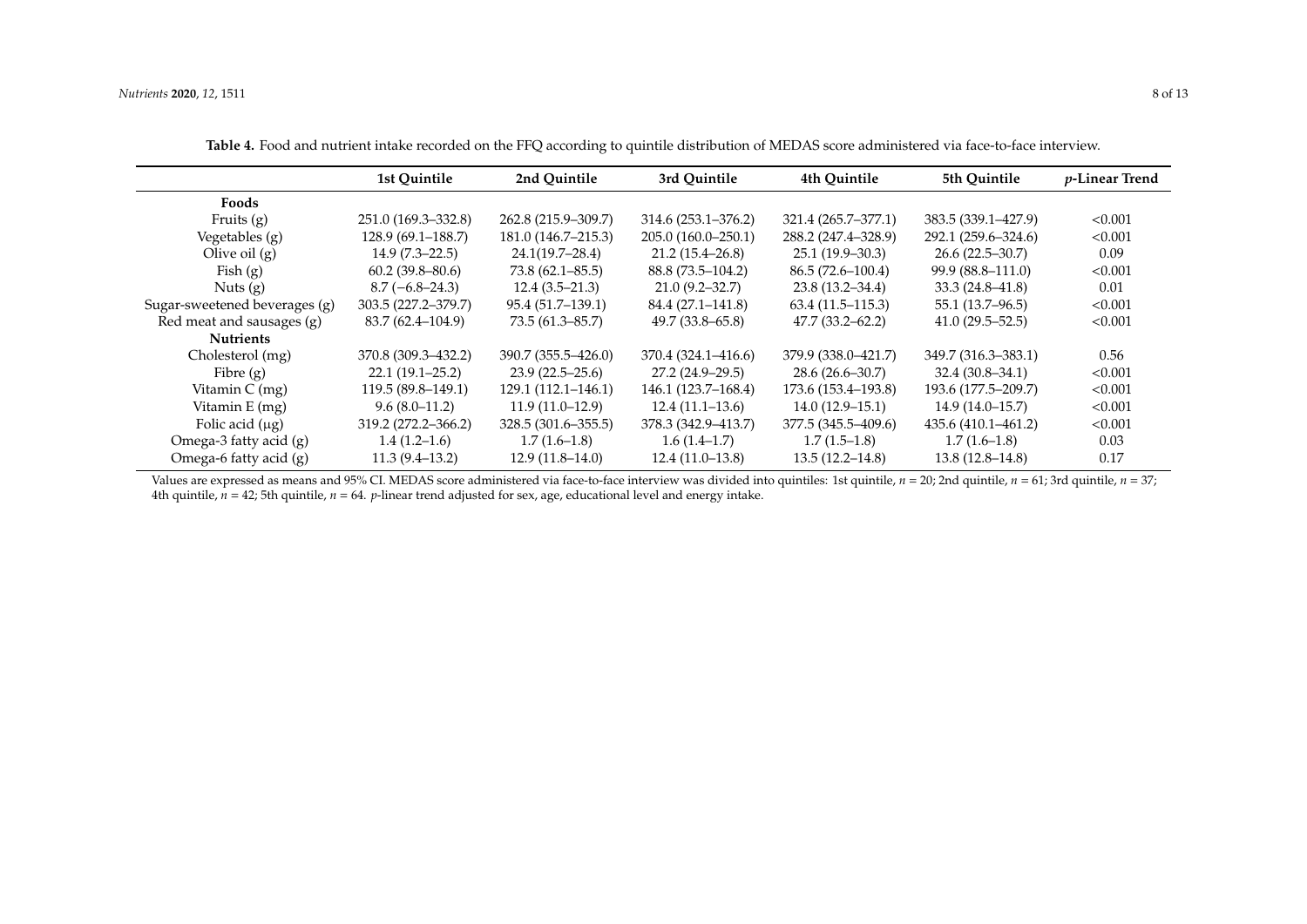| <b>MEDAS</b> Questions <sup>1</sup>       | MEDAS Administered by Telephone vs. MEDAS<br>Administered via Face-to-Face Interview<br>$(n = 224)$ |                               |             | MEDAS Administered by Telephone in Stage 1 vs. MEDAS<br>Administered by Telephone in Stage 3<br>$(n = 215)$ |                              |            |
|-------------------------------------------|-----------------------------------------------------------------------------------------------------|-------------------------------|-------------|-------------------------------------------------------------------------------------------------------------|------------------------------|------------|
|                                           | Mean $\pm$ SD<br>Telephone                                                                          | Mean $\pm$ SD<br>Face-to-Face | $p$ -Value  | Mean $\pm$ SD<br>Telephone 1                                                                                | Mean $\pm$ SD<br>Telephone 2 | $p$ -Value |
| 1                                         | $216(96.4\%)$                                                                                       | $216(96.4\%)$                 | 1.00        | $216(96.4\%)$                                                                                               | 207 (97.6%)                  | 0.43       |
| $\overline{2}$                            | $2.69 \pm 1.56$                                                                                     | $2.84 \pm 1.74$               | 0.04        | $2.69 \pm 1.56$                                                                                             | $2.72 \pm 1.50$              | 0.22       |
| 3                                         | $1.52 \pm 0.74$                                                                                     | $1.59 \pm 0.79$               | 0.08        | $1.52 \pm 0.74$                                                                                             | $1.51 \pm 0.66$              | 0.95       |
| 4                                         | $2.05 \pm 1.19$                                                                                     | $2.15 \pm 1.23$               | $0.02*$     | $2.05 \pm 1.19$                                                                                             | $2.06 \pm 1.22$              | 0.73       |
| 5                                         | $0.41 \pm 0.55$                                                                                     | $0.43 \pm 0.55$               | 0.48        | $0.41 \pm 0.55$                                                                                             | $0.38 \pm 0.51$              | 0.28       |
| 6                                         | $0.64 \pm 0.67$                                                                                     | $0.68 \pm 0.67$               | $0.01*$     | $0.64 \pm 0.67$                                                                                             | $0.59 \pm 0.61$              | 0.88       |
| 7                                         | $0.26 \pm 0.69$                                                                                     | $0.27 \pm 0.66$               | 0.09        | $0.26 \pm 0.69$                                                                                             | $0.28 \pm 0.80$              | 0.83       |
| 8                                         | $2.76 \pm 4.71$                                                                                     | $2.84 \pm 4.56$               | 0.76        | $2.76 \pm 4.71$                                                                                             | $2.79 \pm 4.83$              | $0.03*$    |
| 9                                         | $1.83 \pm 1.38$                                                                                     | $2.01 \pm 1.49$               | 0.09        | $1.83 \pm 1.38$                                                                                             | $1.71 \pm 1.41$              | $0.02*$    |
| 10                                        | $3.35 \pm 1.78$                                                                                     | $3.29 \pm 1.93$               | 0.05        | $3.35 \pm 1.78$                                                                                             | $3.39 \pm 1.76$              | 0.49       |
| 11                                        | $3.09 \pm 2.9$                                                                                      | $2.91 \pm 2.44$               | 0.09        | $3.09 \pm 2.9$                                                                                              | $2.84 \pm 2.60$              | 0.53       |
| 12                                        | $1.75 \pm 2.25$                                                                                     | $1.85 \pm 2.16$               | 0.51        | $1.75 \pm 2.25$                                                                                             | $1.83 \pm 2.18$              | 0.96       |
| 13                                        | 159 (71.0%)                                                                                         | 165 (73.7%)                   | 0.85        | 159 (71.0%)                                                                                                 | 154 (72.6%)                  | 0.82       |
| 14                                        | $3.37 \pm 2.50$                                                                                     | $3.92 \pm 2.64$               | $< 0.001$ * | $3.37 \pm 2.50$                                                                                             | $3.56 \pm 2.74$              | 0.30       |
| <b>Score</b>                              | $7.15 \pm 2.03$                                                                                     | $7.29 \pm 2.15$               | 0.12        | $7.15 \pm 2.03$                                                                                             | $6.80 \pm 2.52$              | $0.01*$    |
| <b>Adherence to</b><br>Mediterranean diet | 44.2 (%)                                                                                            | 48.2 $(\% )$                  | 0.17        | 44.2 $(\%$                                                                                                  | 45.3 $(\% )$                 | 0.93       |

**Table 5.** Agreement between MEDAS performed in the three different stages (MEDAS administered by telephone vs. MEDAS administered via face-to-face interview and MEDAS administered by telephone in Stage 1 vs. MEDAS administered by telephone in Stage 3).

<span id="page-8-0"></span><sup>1</sup> The list of MEDAS questions can be found in Table [1.](#page-3-1) For questions 2, 3, 4, 5, 6, 7, 8, 9, 10, 11, 12, 13, 14 and score, *p*-value is based on generalized linear models, adjusted for age, sex and educational level. For questions 1, 13, and for adherence to Mediterranean diet, *p*-value is based on logistic regression adjusted for age, sex and educational level. SD—standard deviation.  $*$  *p*-value ≤ 0.05.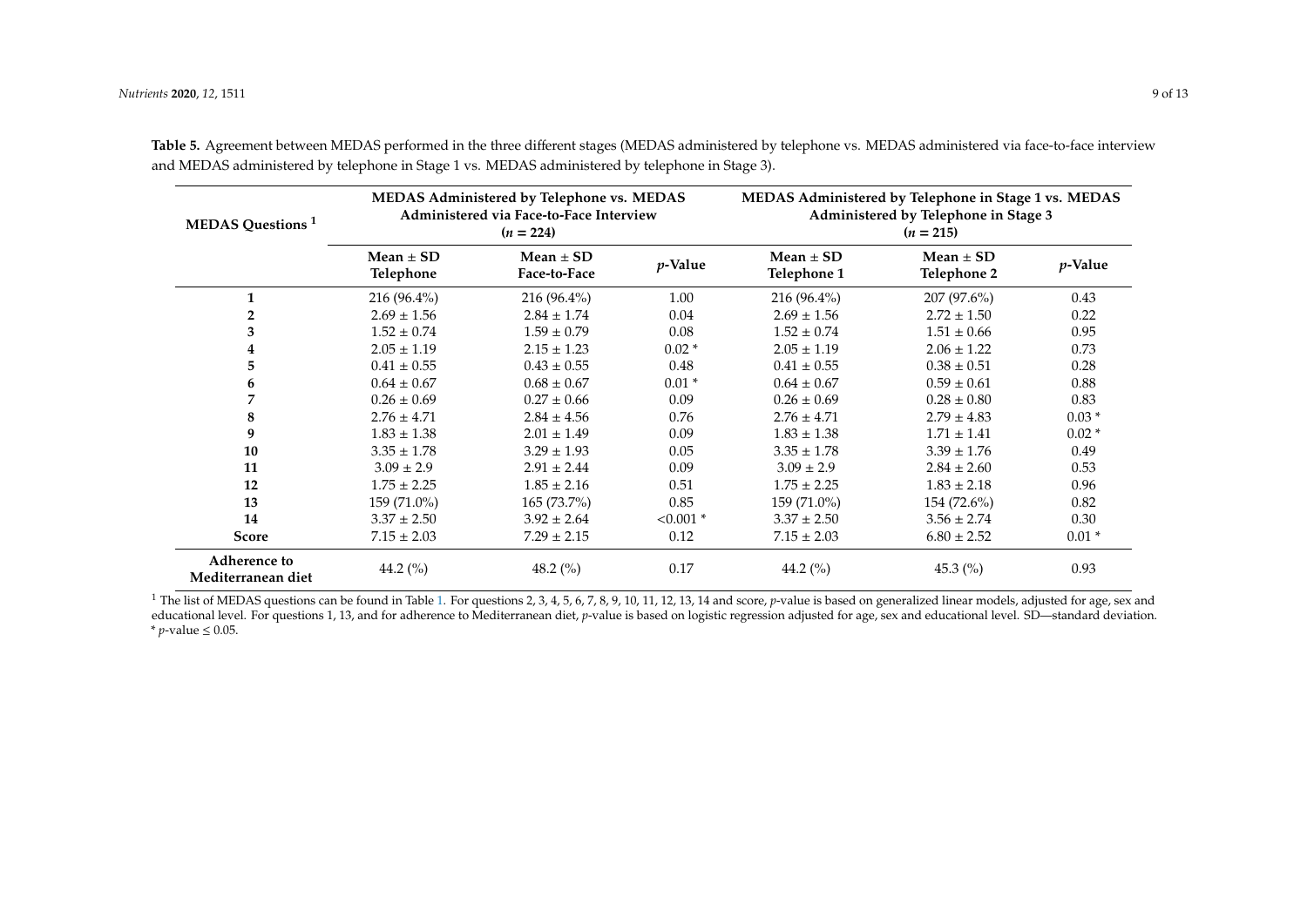## **4. Discussion**

In this study, we demonstrated that the telephone administered MEDAS questionnaire is an accurate and reliable tool for accessing Mediterranean diet adherence in the adult population in Portugal. The scores from the telephone administered MEDAS were significantly correlated with the scores that were from the face-to-face administration of the MEDAS. Furthermore, the MEDAS score obtained via a telephone interview in Stage 1 and that obtained via a telephone interview in Stage 3 were also significantly correlated. The two-telephone administered MEDAS questionnaire results were significantly concordant for the majority of MEDAS items. Lower agreement was found for the question "How many times per week do you consume boiled vegetables, pasta, rice, or other dishes with a sauce of tomato, garlic, onion, or leeks sautéed in olive oil?". The differences found may be related to the different methodologies that were used to help participants to quantify food portions. In the face-to-face interview, food photographs that are helpful in improving the accuracy of food quantification by surveyed individuals were used. When we examined the results from participants that were categorized as having a strong adherence to the Mediterranean diet; however, no significant differences were found between the MEDAS administered by telephone interview and the MEDAS administered via a face-to-face interview.

Furthermore, we uncovered a weak association between data from MEDAS and data obtained from the FFQ, although, for 35.7% of the MEDAS questions, we found moderate to excellent levels of agreement. We based our conclusions of acceptable correlation on the determination of a Cohen's  $k \geq 0.4$ , as suggested by Cade et al. [\[18\]](#page-11-13). Importantly, the level of agreement found in this study was not different from that obtained in MEDAS validation studies for Spain and Germany [\[11](#page-11-6)[,13\]](#page-11-8) or in other studies that compared data from diet quality indices and data from FFQ [\[20–](#page-12-0)[22\]](#page-12-1).

In our study, lower agreement values were found for the questions regarding "butter, margarine, or cream consumption" ( $k = 0.11$ ), "olive oil as a principal source of fat" ( $k = 0.25$ ), "quantity of olive oil" ( $k = 0.23$ ), and "consumption of foods sautéed in olive oil" ( $k = 0.09$ ). These differences are likely due to the method of dietary data collection via the FFQ. For example, the difference in responses to "consumption of foods sautéed in olive oil" is not surprising, as cooking methods are not evaluated by the FFQ. Using the FFQ data, we have estimated the answer to this question by the consumption of tomato, onion, and olive oil. Moreover, the items with lower levels of agreement between the MEDAS and the FFQ in our findings are consistent with the results obtained in MEDAS validation studies for Spain and Germany [\[11](#page-11-6)[,13\]](#page-11-8). As with all dietary intake studies, several factors, such as respondent's memory and their ability to quantify consumption, could potentially underlie these differences.

The MEDAS questionnaire significantly overestimated the mean score for adherence to the Mediterranean diet when compared with the FFQ-derived score, consistent with the results that were obtained in the MEDAS validation study for Spain [\[11\]](#page-11-6) (7.29  $\pm$  2.15 vs. 7.16  $\pm$  1.85,  $p < 0.0001$ respectively). Nevertheless, we found a good absolute agreement between the score obtained by the MEDAS questionnaire and the score obtained from the FFQ  $(r = 0.641, p < 0.0001)$ . ICC = 0.634,  $p < 0.0001$ ).

We tested the association between MEDAS score and the consumption of these foods obtained by FFQ, as the Mediterranean diet is characterized by high consumption of vegetables, fruits, pulses, nuts, fish, and olive oil and by low consumption of red meat and sausages and of sugar-sweetened beverages. Additionally, we also tested this association for nutrient intake. We found that the consumption of foods that are typically encouraged in the Mediterranean diet increases as the Mediterranean diet adherence score obtained from MEDAS increased. Nutrient intake was also associated with the adherence to the Mediterranean diet, as expected. These results are in line with the findings that were obtained by Schroder et al. in a validation of the MEDAS in Spain [\[11\]](#page-11-6).

Considering the health benefits of the Mediterranean diet and the Portuguese trends for lower adherence to the Mediterranean diet, the promotion of this dietary pattern will be helpful to facilitate strategies for the treatment and prevention of chronic diseases. Specifically, the Portuguese National Program for Healthy Eating Promotion of the Directorate-General of Health established the promotion of the Mediterranean diet as a priority and, in 2016, this organization published a new food guide for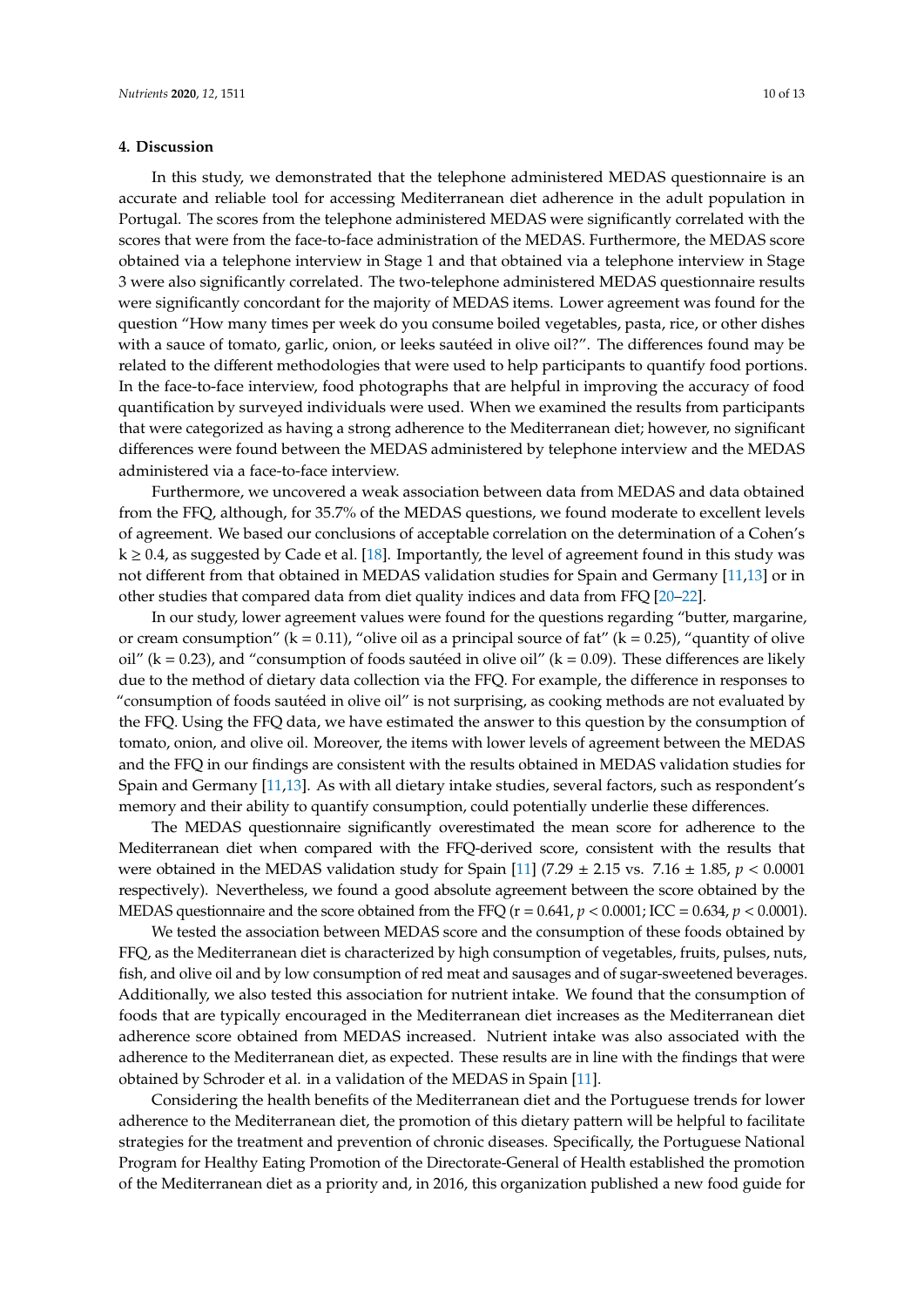the Portuguese population based on the Mediterranean diet principles—Mediterranean Diet Wheel [\[23\]](#page-12-2). Moreover, national food and nutrition policies are committed to the development of food and nutrition surveillance and, in Portugal, adherence to this dietary pattern was recommended by the national health authority to serve as an indicator that should be monitored in order to evaluate trends in the dietary consumption of the Portuguese population [\[24\]](#page-12-3). Thus, data from this study validate a useful tool, the Portuguese language MEDAS that can be employed to monitor the national food and nutrition policies in Portugal. Moreover, the evidence is consistent with the importance of studying dietary patterns and their association with health outcomes as opposed to analyzing isolated foods or nutrients. Thus, the use of diet quality indices is useful for the collection of data that represent the complexity of the overall diet, taking the synergistic effects of different nutrients and foods into account. In fact, the World Health Organization suggested that, in nutritional epidemiologic studies, population food consumption should be based on eating patterns [\[25](#page-12-4)[–27\]](#page-12-5).

While this study validated a telephone interview-based diet adherence questionnaire for use in the Portuguese population, this study also has some limitations. Although we used an FFQ version that was validated for the Portuguese population, we did not assess dietary intake using the reference method, which could allow a better match and agreement between isolated items. Additionally, one possible reason for the observed poor agreement for some items stems from the difficulty of participants in quantifying food consumption. Indeed, the items that exhibited lower levels of agreement between questionnaire scores corresponded to questions that require more precise food quantification. Moreover, both of the tools used in this study for the assessment of dietary intake were self-reported, which can provide inaccurate data. However, the comparison with the general MEDAS score with food and nutrients form FFQ, showing the expected tendency, supports its validity. An additional limitation could be the small sample size of our study, although it was possible to find significant differences when expected.

The study also had several strengths, including an established methodology, a community-based sample (with age and sex strata distribution according to the Portuguese population), and well-trained nutritionists and researchers that administered the face-to-face and the telephone questionnaires.

The findings of this study will contribute to our understanding of the adherence to the Mediterranean diet worldwide and, ultimately, to promote healthy food behavior. The potential for the administration of the MEDAS via a telephone interview will minimize the time that is needed for dietary data collection, benefitting both researchers and participants. Thus, in the field of nutritional epidemiology, telephone interviews for the collection of dietary intake data may serve as a cost-effective and feasible tool. Additionally, when compared to face-to-face interviews, dietary data collection performed via telephone might offer other advantages. Several studies indicated that subjects are more open and honest in reporting their dietary intake in telephone interviews, reducing the underestimation of consumption or portion size of unhealthy foods, and the overestimation of consumption of healthy foods [\[15\]](#page-11-10).

In conclusion, data from this study show that the face-to-face and telephone-administered version of the MEDAS questionnaire is a reliable and valid tool to screen diet quality, namely adherence to the Mediterranean diet. This questionnaire is an effective, inexpensive, and easily administered tool that might provide useful data regarding dietary intake in large population-based studies, as well as in clinical trials in Portugal and across the globe.

**Author Contributions:** Both authors contributed equally to this work. H.C., A.M.R. and M.J.G. designed the study. A.M.R. and M.J.G. analyzed and interpreted the data and wrote the paper. C.S. collected the data. C.L. analyzed food and nutrient intake data. J.M.M. and P.S.C. developed the analysis plan. S.S.D., R.D.d.S., M.A.M.-G., J.C.B., P.G., C.L. and H.C. gave scientific support and revised the manuscript. All authors discussed the results and implications and commented on the manuscript at all stages. All authors have read and agreed to the published version of the manuscript.

**Funding:** The present project was granted by the Public Health Initiatives Programme (PT06), financed by EEA Grants Financial Mechanism 2009–2014.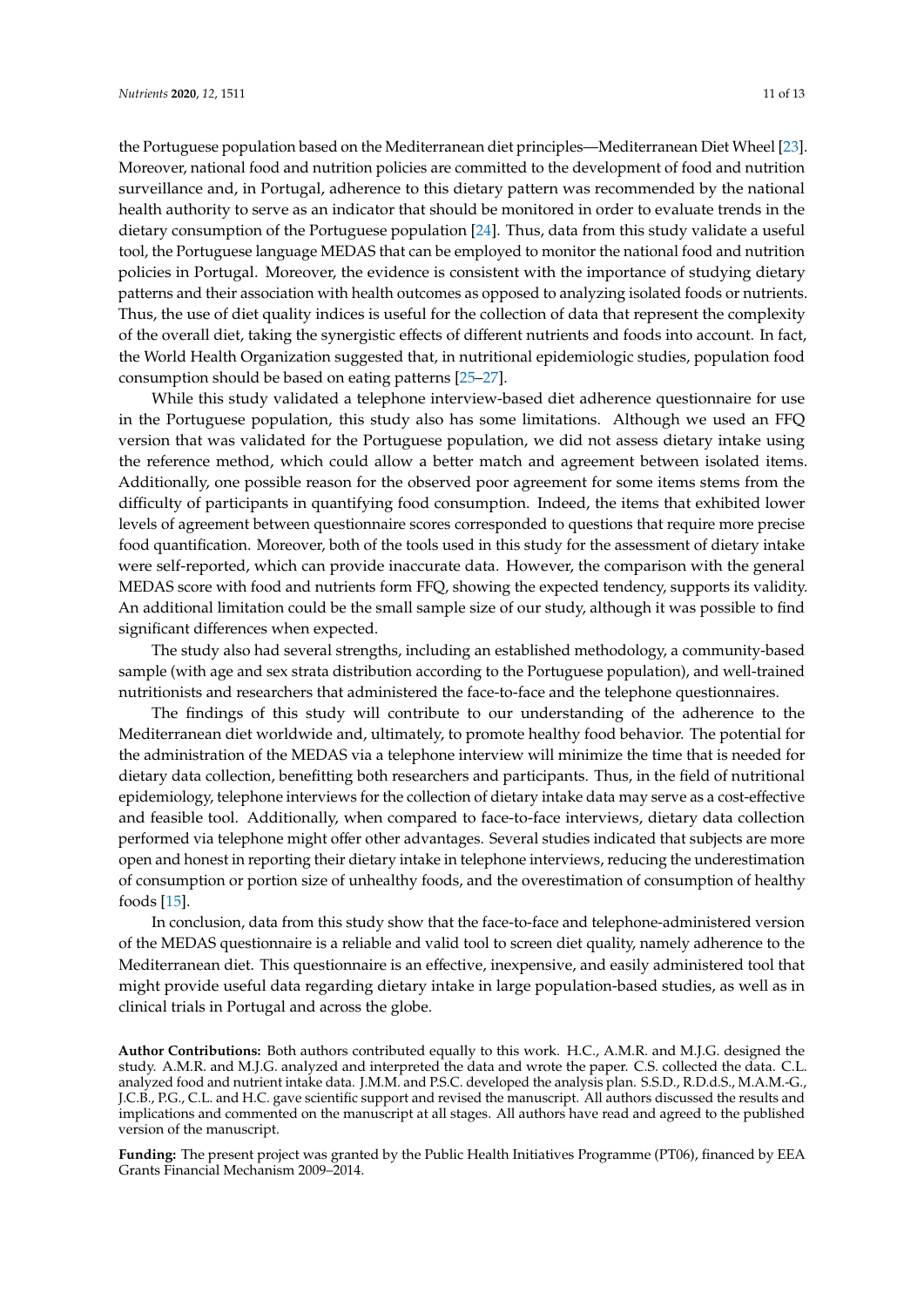**Conflicts of Interest:** The authors do not have any conflict of interest to declare.

# **References**

- <span id="page-11-0"></span>1. Biro, G.; Hulshof KF, A.M.; Ovesen, L.; Cruz, J.A. Selection of methodology to assess food intake. *Eur. J. Clin. Nutr.* **2002**, *56* (Suppl. 2), S25–S32. [\[CrossRef\]](http://dx.doi.org/10.1038/sj.ejcn.1601426) [\[PubMed\]](http://www.ncbi.nlm.nih.gov/pubmed/12082515)
- <span id="page-11-1"></span>2. De Boer, E.J.; Slimani, N.; Van't Veer, P.; Boeing, H.; Feinberg, M.; Leclercq, C.; Trolle, E.; Amiano, P.; Andersen, L.F.; Freisling, H.; et al. The European Food Consumption Validation Project: Conclusions and recommendations. *Eur. J. Clin. Nutr.* **2011**, *65* (Suppl. 1), S102–S107. [\[CrossRef\]](http://dx.doi.org/10.1038/ejcn.2011.94) [\[PubMed\]](http://www.ncbi.nlm.nih.gov/pubmed/21731001)
- <span id="page-11-2"></span>3. Arvaniti, F.; Panagiotakos, D.B. Healthy indexes in public health practice and research: A review. *Crit. Rev. Food Sci. Nutr.* **2008**, *48*, 317–327. [\[CrossRef\]](http://dx.doi.org/10.1080/10408390701326268) [\[PubMed\]](http://www.ncbi.nlm.nih.gov/pubmed/18409114)
- 4. Fransen, H.P.; Ocke, M.C. Indices of diet quality. *Curr. Opin. Clin. Nutr. Metab. Care* **2008**, *11*, 559–565. [\[CrossRef\]](http://dx.doi.org/10.1097/MCO.0b013e32830a49db)
- 5. Haines, P.S.; Siega-Riz, A.M.; Popkin, B.M. The Diet Quality Index revised: A measurement instrument for populations. *J. Am. Diet. Assoc.* **1999**, *99*, 697–704. [\[CrossRef\]](http://dx.doi.org/10.1016/S0002-8223(99)00168-6)
- 6. Kant, A.K. Indexes of overall diet quality: A review. *J. Am. Diet. Assoc.* **1996**, *96*, 785–791. [\[CrossRef\]](http://dx.doi.org/10.1016/S0002-8223(96)00217-9)
- 7. Massari, M.; Freeman, K.M.; Seccareccia, F.; Menotti, A.; Farchi, G.; Research Group of the RIFLE Project. An index to measure the association between dietary patterns and coronary heart disease risk factors: Findings from two Italian studies. *Prev. Med.* **2004**, *39*, 841–847. [\[CrossRef\]](http://dx.doi.org/10.1016/j.ypmed.2004.03.015)
- <span id="page-11-3"></span>8. Toft, U.; Kristoffersen, L.H.; Lau, C.; Borch-Johnsen, K.; Jørgensen, T. The Dietary Quality Score: Validation and association with cardiovascular risk factors: The Inter99 study. *Eur. J. Clin. Nutr.* **2007**, *61*, 270–278. [\[CrossRef\]](http://dx.doi.org/10.1038/sj.ejcn.1602503)
- <span id="page-11-4"></span>9. Guasch-Ferré, M.; Salas-Salvadó, J.; Ros, E.; Estruch, R.; Corella, D.; Fitó, M.; Martínez-González, M.A.; PREDIMED Investigators. The PREDIMED trial, Mediterranean diet and health outcomes: How strong is the evidence? *Nutr. Metab. Cardiovasc. Dis.* **2017**, *27*, 624–632. [\[CrossRef\]](http://dx.doi.org/10.1016/j.numecd.2017.05.004)
- <span id="page-11-5"></span>10. Esposito, K.; Kastorini, C.M.; Panagiotakos, D.B.; Giugliano, D. Mediterranean diet and metabolic syndrome: An updated systematic review. *Rev. Endocr. Metab. Disord.* **2013**, *14*, 255–263. [\[CrossRef\]](http://dx.doi.org/10.1007/s11154-013-9253-9)
- <span id="page-11-6"></span>11. Schröder, H.; Fitó, M.; Estruch, R.; Martínez-González, M.A.; Corella, D.; Salas-Salvadó, J.; Lamuela-Raventós, R.; Ros, E.; Salaverría, I.; Fiol, M.; et al. A short screener is valid for assessing Mediterranean diet adherence among older Spanish men and women. *J. Nutr.* **2011**, *141*, 1140–1145. [\[CrossRef\]](http://dx.doi.org/10.3945/jn.110.135566)
- <span id="page-11-7"></span>12. Martínez-González, M.Á.; Corella, D.; Salas-Salvadó, J.; Ros, E.; Covas, M.I.; Fiol, M.; Wärnberg, J.; Arós, F.; Ruíz-Gutiérrez, V.; Lamuela-Raventós, R.M.; et al. Cohort profile: Design and methods of the PREDIMED study. *Int. J. Epidemiol.* **2012**, *41*, 377–385. [\[CrossRef\]](http://dx.doi.org/10.1093/ije/dyq250)
- <span id="page-11-8"></span>13. Hebestreit, K.; Yahiaoui-Doktor, M.; Engel, C.; Vetter, W.; Siniatchkin, M.; Erickson, N.; Halle, M.; Kiechle, M.; Bischoff, S.C. Validation of the German version of the Mediterranean Diet Adherence Screener (MEDAS) questionnaire. *BMC Cancer* **2017**, *17*, 341. [\[CrossRef\]](http://dx.doi.org/10.1186/s12885-017-3337-y) [\[PubMed\]](http://www.ncbi.nlm.nih.gov/pubmed/28521737)
- <span id="page-11-9"></span>14. Bottcher, M.R.; Marincic, P.Z.; Nahay, K.L.; Baerlocher, B.E.; Willis, A.W.; Park, J.; Gaillard, P.; Greene, M.W. Nutrition knowledge and Mediterranean diet adherence in the southeast United States: Validation of a field-based survey instrument. *Appetite* **2017**, *111*, 166–176. [\[CrossRef\]](http://dx.doi.org/10.1016/j.appet.2016.12.029) [\[PubMed\]](http://www.ncbi.nlm.nih.gov/pubmed/28017910)
- <span id="page-11-10"></span>15. Tran, K.M.; Johnson, R.K.; Soultanakis, R.P.; Matthews, D.E. In-person vs telephone-administered multiple-pass 24-h recalls in women: Validation with doubly labeled water. *J. Am. Diet. Assoc.* **2000**, *100*, 777–783. [\[CrossRef\]](http://dx.doi.org/10.1016/S0002-8223(00)00227-3)
- <span id="page-11-11"></span>16. Lopes, C. Reprodutibilidade e Validação de um questionário semi-quantitativo de frequência alimentar. In *Alimentação e Enfarte Agudo do Miocárdio: Um Estudo Caso-controlo de Base Populacional*; Universidade do Porto: Porto, Portugal, 2000; pp. 79–115.
- <span id="page-11-12"></span>17. Lopes, C.; Aro, A.; Azevedo, A.; Ramos, E.; Barros, H. Intake and adipose tissue composition of fatty acids and risk of myocardial infarction in a male Portuguese community sample. *J. Am. Diet. Assoc.* **2007**, *107*, 276–286. [\[CrossRef\]](http://dx.doi.org/10.1016/j.jada.2006.11.008)
- <span id="page-11-13"></span>18. Cade, J.E.; Burley, V.J.; Warm, D.L.; Thompson, R.L.; Margetts, B.M. Food-frequency questionnaires: A review of their design, validation and utilisation. *Nutr. Res. Rev.* **2004**, *17*, 5–22. [\[CrossRef\]](http://dx.doi.org/10.1079/NRR200370) [\[PubMed\]](http://www.ncbi.nlm.nih.gov/pubmed/19079912)
- <span id="page-11-14"></span>19. World Medical Association. World Medical Association Declaration of Helsinki Ethical Principles for Medical Research Involving Human Subjects. *JAMA Public* **2013**, *310*, 2191–2194. [\[CrossRef\]](http://dx.doi.org/10.1001/jama.2013.281053)